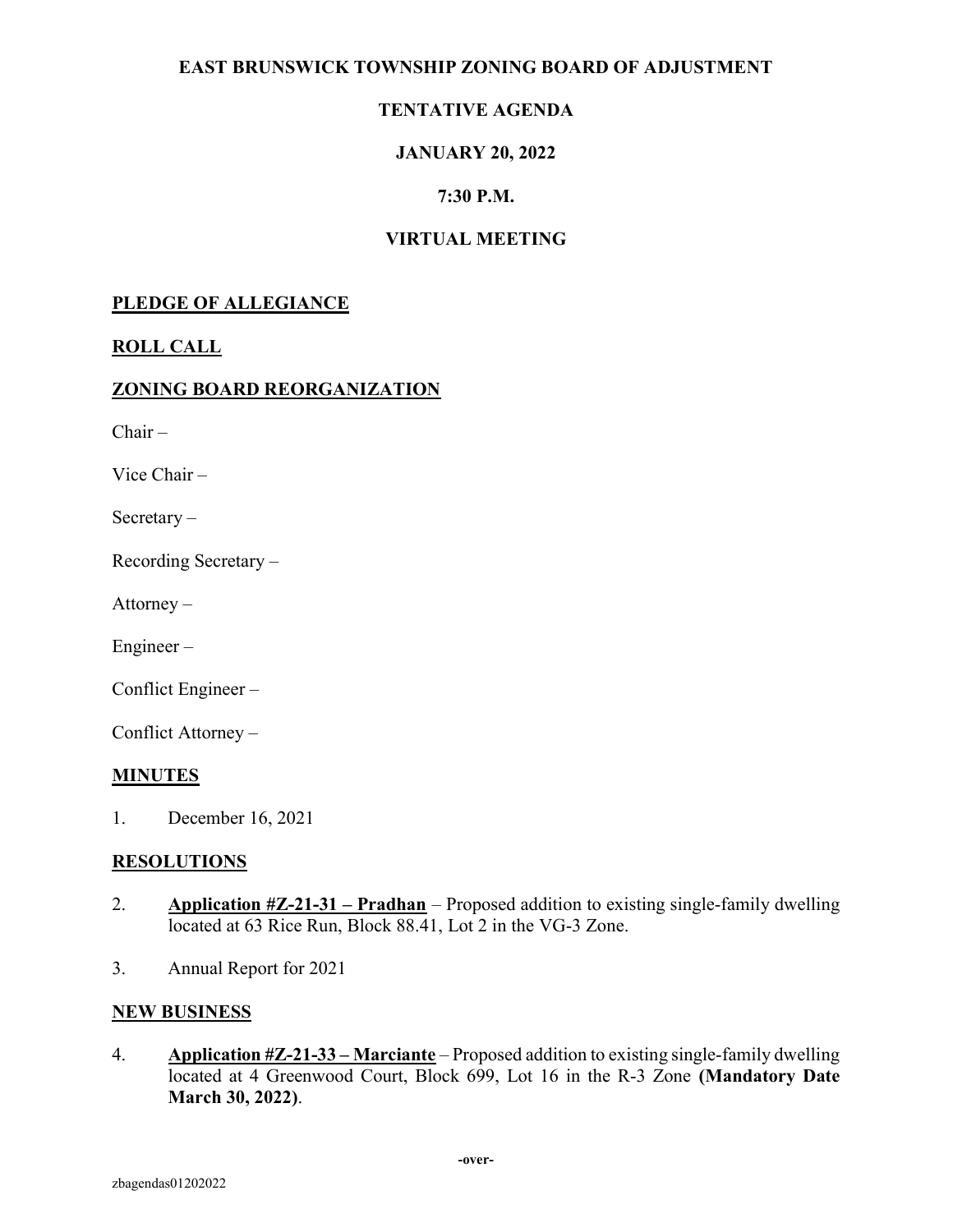## EAST BRUNSWICK TOWNSHIP ZONING BOARD OF ADJUSTMENT AGENDA JANUARY 20, 2022 PAGE 2

## ANNUAL REPORT

5. Annual Report for 2021 (revised)